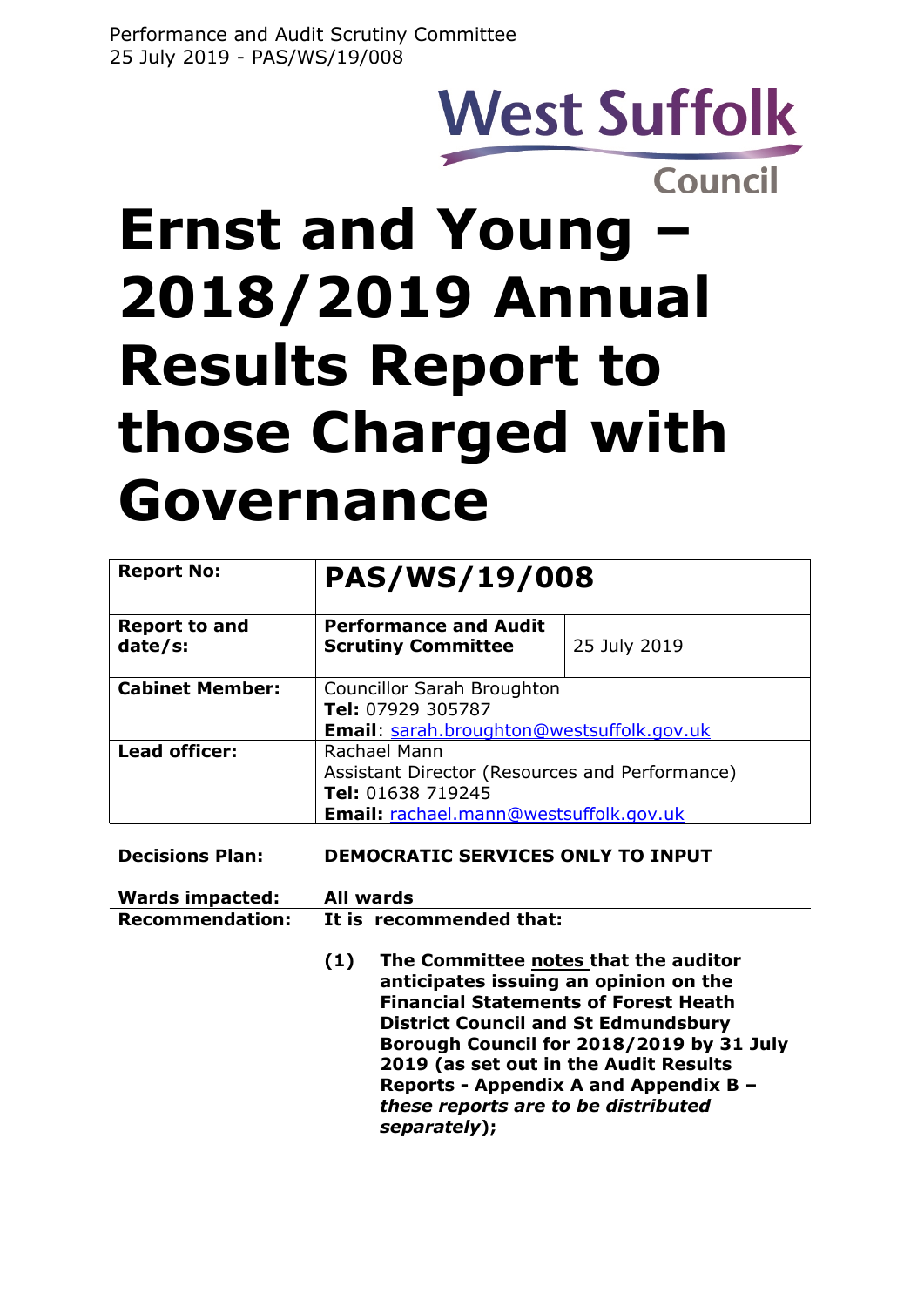- **Continued: (2) The Committee notes that the auditor intends to issue a VFM conclusion stating that the councils had proper arrangements to secure economy, efficiency and effectiveness in our use of resources (Appendix A and Appendix B –** *these reports are to be distributed separately***);**
	- **(3) The Committee approves the Letters of Representation at Appendix C and Appendix D, on behalf of the Council, before the EY Associate Partner issues his opinion and conclusion; and**
	- **(4) The Chief Financial Officer, in consultation with the Chair of the Performance and Audit Scrutiny Committee, be given delegated authority to conclude the signing of the accounts.**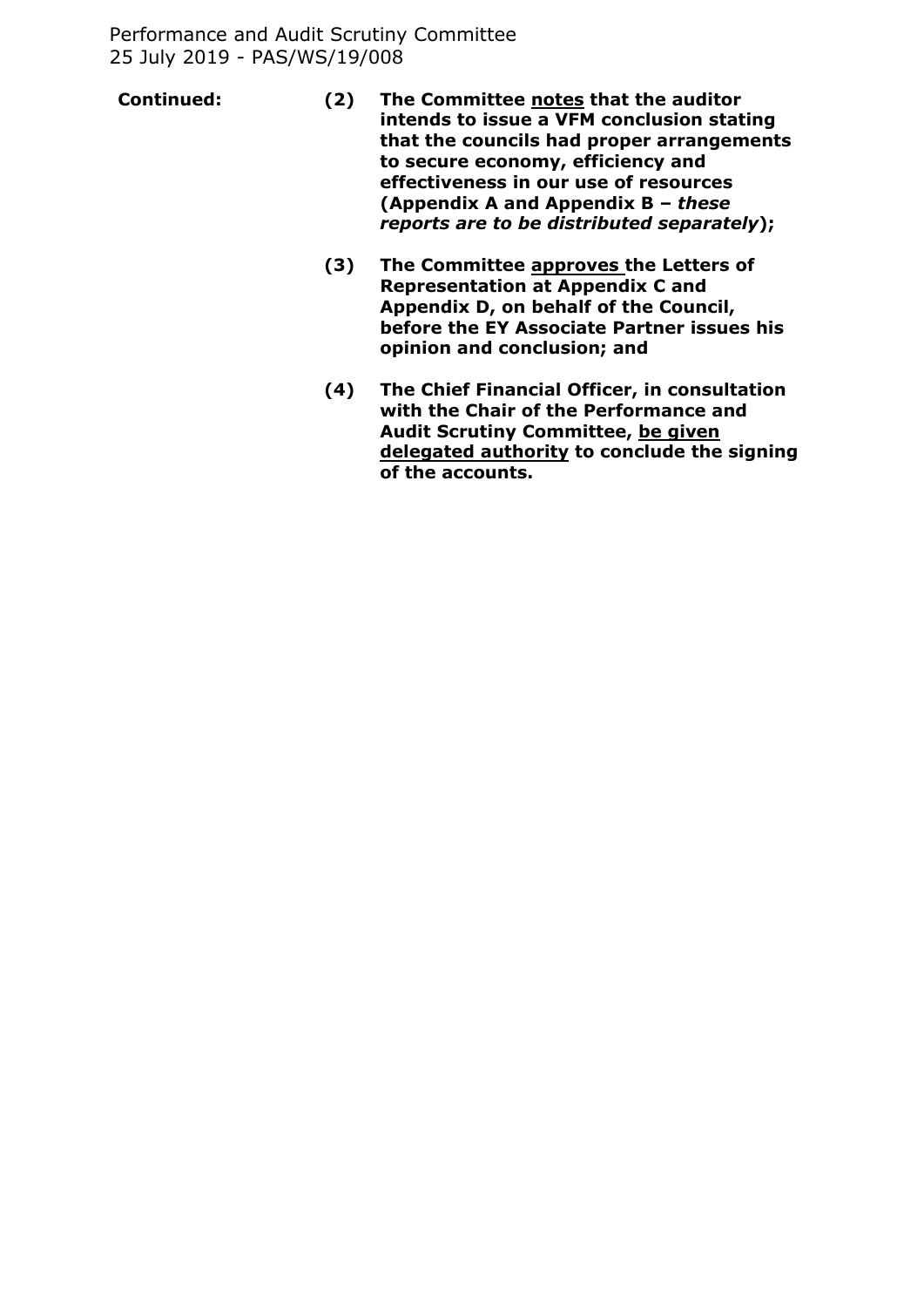## **1. Background / Context**

- 1.1 Ernst and Young (EY), the Council's appointed external auditor, are formally required to report the results of their audits of the 2018/2019 financial statements of Forest Heath and St Edmundsbury (West Suffolk's predecessor councils), to those charged with governance. This committee is charged with governance in accordance with powers delegated to it under the Council's Constitution. In addition, Part 8 of the Local Government (Boundary Changes) Regulations 2018 transfers the responsibility for the preparation and publication of predecessor councils' final accounts to their successor council (West Suffolk Council).
- 1.2 EY are also required to report on the results of the work undertaken to assess the councils' arrangements to secure value for money (VFM) in the use of resources.
- 1.3 The results of both the audit of the financial statements and the VFM conclusion are contained in the Audit Results Reports (**Appendix A** and **Appendix B**). Due to the timing of the audit, these reports were not available to circulate with this agenda. However, the reports will either be distributed in advance of the meeting, or will be circulated at the meeting itself. If the latter, then the meeting will be adjourned for a period of time in order for Members to have time to read and digest the reports.
- 1.4 The EY Associate Partner will attend the meeting to present the reports and give a substantive update.
- 1.5 The reports will be similar in style and content to those issued in previous years, and Members may wish to familiarise themselves with the format by reviewing last year's reports which can be found by following the links below:

[PAS.FH.18.025](https://democracy.westsuffolk.gov.uk/ieListDocuments.aspx?CId=167&MId=3981) Appendix A - FHDC 2017/18 Audit Results Report

[PAS.SE.18.018](https://democracy.westsuffolk.gov.uk/ieListDocuments.aspx?CId=173&MId=3980) Appendix A - SEBC 2017/18 Audit Results Report

## **2. Proposals**

- 2.1 The councils' unaudited 2018/2019 Statement of Accounts, signed by the Chief Financial Officer (Section 151 Officer) on 30 May 2019, have been updated to reflect any adjustments recommended by EY from their audit work. It should be noted by Members that these adjustments do not affect the Council's overall financial position and are, in most cases, simply presentational changes.
- 2.2 At the time of writing it is not anticipated that there will be any significant issues with the accounts and the auditor expects to issue an opinion on the Financial Statements for 2018/2019 by 31 July 2019. Should there be any "unadjusted audit errors" between now and the opinion date, the auditor will prepare an Addendum and agree this through the Chair of the Performance and Audit Committee.